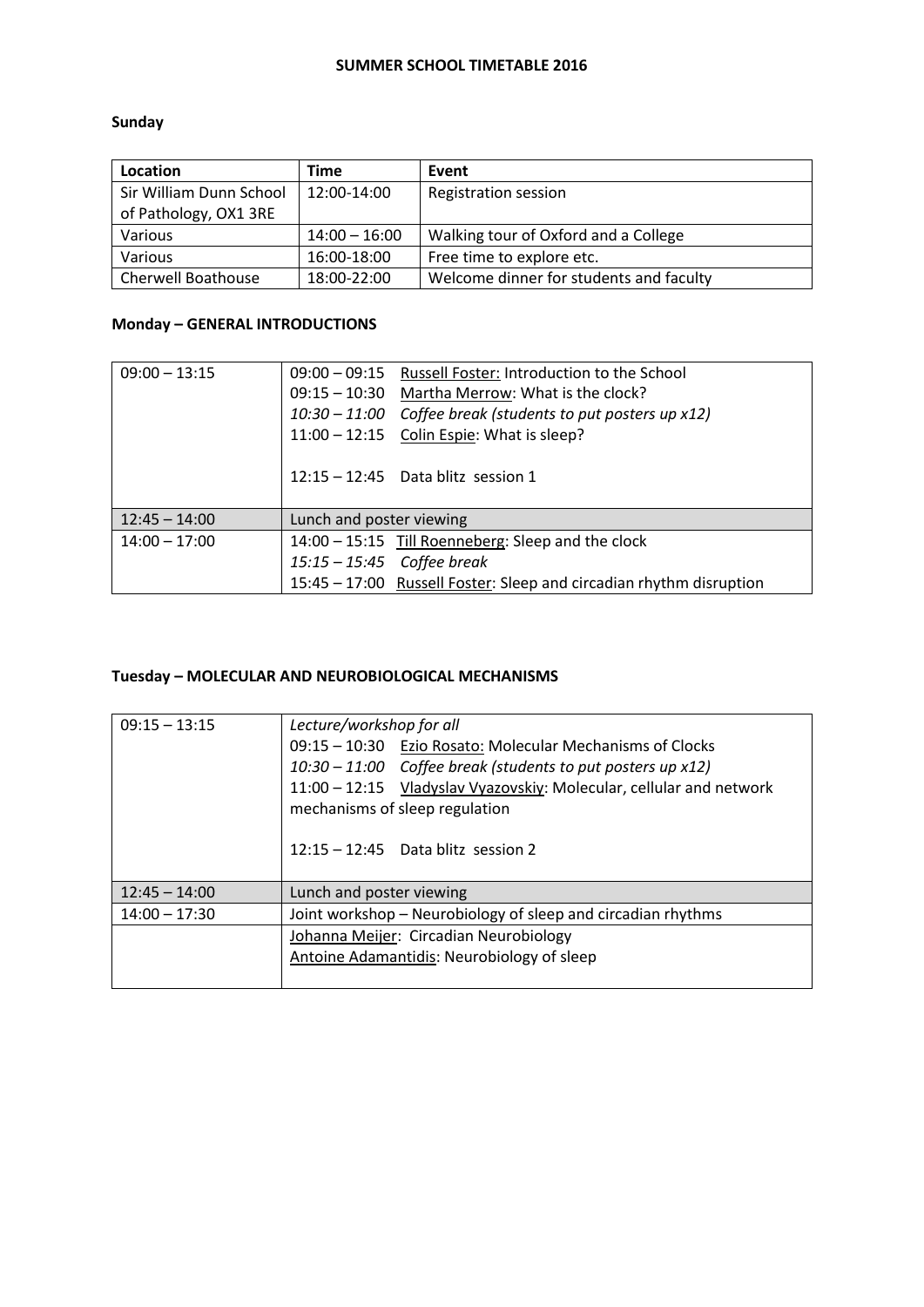#### **SUMMER SCHOOL TIMETABLE 2016**

## **Wednesday - Health and outputs of the sleep/circadian systems**

| $09:15 - 13:15$ | Lecture/workshop for all                                      |                                  |  |
|-----------------|---------------------------------------------------------------|----------------------------------|--|
|                 | 09:15 - 10:30 Debra Skene: Human Circadian Rhythms            |                                  |  |
|                 | $10:30 - 11:00$ Coffee break (students to put posters up x12) |                                  |  |
|                 | 11:00 - 12:15 Ramin Khatami: Parasomnias and narcolepsy       |                                  |  |
|                 | $12:15 - 12:45$ Data blitz session 3                          |                                  |  |
| $12:45 - 14:00$ | Lunch and poster viewing                                      |                                  |  |
| $14:00 - 17:30$ | Subject-specific workshops (split to 2 groups)                |                                  |  |
|                 | Circadian/Basic                                               | Sleep/Clinical                   |  |
|                 | Outputs of circadian system:                                  | Practical session 1: Lizzie Hill |  |
|                 | Bert Maier: Immune System                                     | <b>PSG</b> analysis              |  |
|                 | Charo Robles - proteomics                                     |                                  |  |
|                 | Stuart Peirson: Learning and                                  |                                  |  |
|                 | memory                                                        |                                  |  |
|                 |                                                               |                                  |  |

## **Thursday – ENTRAINMENT**

| $09:15 - 13:15$ | Lecture/workshop for all                                                                                                |                                      |  |
|-----------------|-------------------------------------------------------------------------------------------------------------------------|--------------------------------------|--|
|                 | 09:15 - 10:30 Russell Foster: Circadian Entrainment                                                                     |                                      |  |
|                 | 10:30 – 11:00 Coffee break (students to put posters up x12)                                                             |                                      |  |
|                 | 11:00 - 12:15 Thomas Erren: Timing of sleep and circadian rhythm sleep                                                  |                                      |  |
|                 | disorders                                                                                                               |                                      |  |
|                 |                                                                                                                         |                                      |  |
|                 | $12:15 - 12:45$ Data blitz session 4                                                                                    |                                      |  |
|                 |                                                                                                                         |                                      |  |
| $12:45 - 14:00$ | Lunch and poster viewing                                                                                                |                                      |  |
| $14:00 - 17:30$ | Subject-specific workshops (split to 2 groups)                                                                          |                                      |  |
|                 | Circadian/Basic                                                                                                         | Sleep/Clinical                       |  |
|                 | <b>Till Roenneberg: Entrainment</b>                                                                                     | <b>Practical session 2: Christel</b> |  |
|                 | <b>Formalisms</b>                                                                                                       | Gudberg (to lead), Kate Porcheret,   |  |
|                 |                                                                                                                         | Rachel Sharman, Jan Cosgrave,        |  |
|                 |                                                                                                                         | <b>Amender Juss</b>                  |  |
|                 |                                                                                                                         | PSG background and set               |  |
|                 |                                                                                                                         | up, Actigraphy                       |  |
|                 |                                                                                                                         |                                      |  |
| $18:00 - 19:00$ | SCNi Prize Lecture - Allan Pack: Sleep and Sleep Disorders: A Major<br>Unmet Public Health Need<br>Oxford Martin School |                                      |  |
|                 |                                                                                                                         |                                      |  |
|                 |                                                                                                                         |                                      |  |